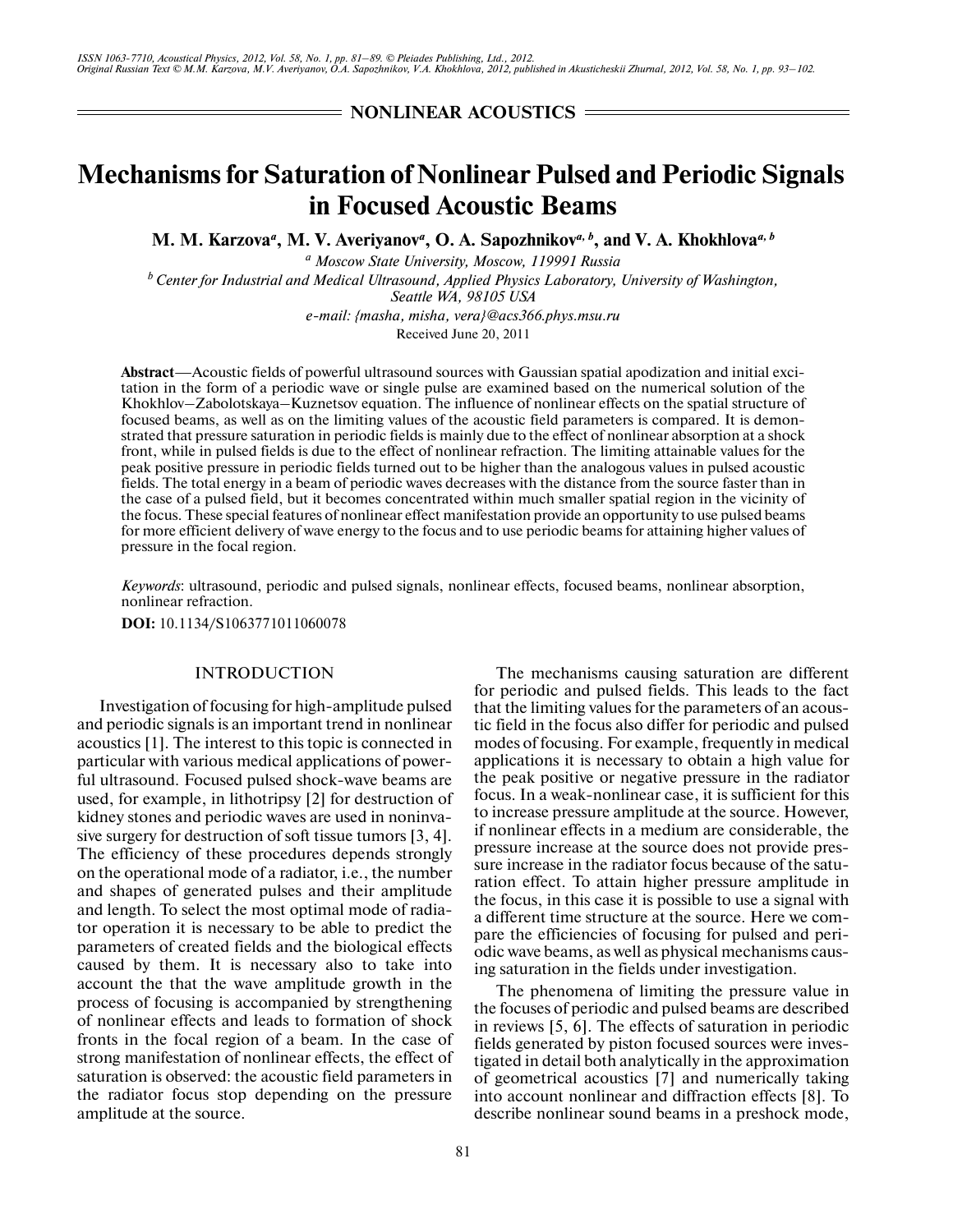the Gaussian beam model was used [9]. It is possible to make analytical calculation much simpler within this model. A model for a powerful source with apodiza tion close to the Gaussian one is also interesting from the point of view of practice [2]. It is necessary to note that the saturation effects for focused sources with the Gaussian spatial apodization have been investigated much more poorly than in the case of piston sources. The results obtained in the approximation of geomet rical acoustics, i.e., not taking into account diffraction effects, are known. For example, in [10], to describe nonlinear effects in a focused beam, the propagation of a wave in a ray tube with a cross section area varying with distance in the same manner as the cross section of a linear Gaussian beam considered. A similar approach provided an opportunity to estimate analyt ically the saturation pressure for a periodic acoustic field. Apart from periodic fields, the pulsed signals used in lithotripsy are also interesting [2]. In [11] esti mates for the limiting value of pressure in the radiator focus and the dimensions of the focal region were obtained proceeding from analysis of focusing for a pulsed Gaussian beam under the assumption of absence of diffraction. However, the obtained esti mates are approximate. To obtain more precise quan titative results, it is necessary to take into account also the diffraction and thermoviscous absorption effects, in addition to the nonlinear ones. The equations tak ing into account the above effects have no analytical solutions and, therefore, need a numerical analysis.

Numerical simulation of focusing for shock pulses is a more complex problem in comparison with simu lation of periodic waves, since it needs more calcula tion resources. In particular, in the case of identical steps for the time and spatial grids for simulating focusing of pulsed signals, it is necessary to use time windows with a larger dimension (more than ten times for weakly focused beams). This leads to an increase of the random-access memory needed for calculation and a corresponding increase of calculation time even in the case of linear propagation. Numerical descrip tion of pulse focusing in a nonlinear mode became possible only lately due to the rapid progress of com puting machinery and methods of parallel computing.

Here, using the Khokhlov–Zabolotskaya–Kuz netsov equation, we simulate periodic and pulsed acoustic fields generated by focused sources with Gaussian spatial apodization. The waveform at the source is selected in the form of a single pulse or a har monic wave. Waveforms in the radiator focus are cal culated, the point where the maximum peak positive pressure of an acoustic field is attained being taken as the focus. Two-dimensional spatial distributions of peak positive and negative pressures for periodic and pulsed fields, saturation curves, and the dependences of the beam energy on the distance from the source are compared. The results are obtained for different values of the linear gain factor and pressure amplitude at the source including the values used in practice [2]. The obtained numerical solutions are compared with each other and known analytical estimates.

## NUMERICAL MODEL

Nonlinear propagation of focused acoustic waves can be described using the Khokhlov–Zabolotskaya– Kuznetsov equation taking into account nonlinear effects, diffraction, and absorption. The equation in dimensionless variables for axially symmetrical beams has the form

$$
\frac{\partial}{\partial \theta} \left[ \frac{\partial P}{\partial \sigma} - NP \frac{\partial P}{\partial \theta} - A \frac{\partial^2 P}{\partial \theta^2} \right] = \frac{1}{4G} \left( \frac{\partial^2 P}{\partial \rho^2} + \frac{1}{\rho} \frac{\partial P}{\partial \rho} \right), \quad (1)
$$

where  $P = p/p_0$  is the acoustic pressure normalized to the initial wave amplitude  $p_0$  at the source,  $\sigma = x/F$  is the coordinate along the beam axis that is normalized to the focal distance  $F$ ,  $\rho = r/a_0$  is the transverse coordinate normalized to the source radius  $a_0$ ,  $\theta = 2\pi\tau/T_0$ is the dimensionless time,  $\tau = t - x/c_0$  is the time in the traveling coordinate system,  $c_0$  is the sound velocity in water, and  $T_0$  is the pulse length (in the case of a harmonic wave, it is the length of its single period). Equa tion (1) contains three dimensionless parameters, i.e., the nonlinearity parameter  $N = 2\pi F \epsilon p_0 / \rho_0 c_0^3 T_0$ , where  $\varepsilon$  is the nonlinearity coefficient of a medium and  $\rho_0$  is the density of a medium, the diffraction parameter  $G = \pi a_0^2 / c_0 F T_0$ , and the absorption parameter *A*.  $N = 2πFεp<sub>0</sub>/ρ<sub>0</sub>c<sub>0</sub><sup>3</sup>T<sub>0</sub>$ 

The initial conditions were selected so that the waveforms in the focus would be identical for pulsed and periodic fields in the case of linear focusing and the identical values of the peak positive pressure  $P_+$ (Fig. 1) would be attained. A harmonic wave was selected as the initial periodic signal,

$$
P_0(\theta) = \sin \theta. \tag{2}
$$

A pulsed mode was simulated by a periodic sequence of pulses with a large off-duty ratio in the form of a sin gle period of a harmonic wave and the pressure between pulses was taken to be constant. In this case the signal value average over the time window was zero,

$$
P_0(\theta) = \begin{cases} 1 - 1/n_0 - \sin \theta, & \pi/2 \le \theta \le 5\pi/2, \\ -1/n_0, & \theta \le \pi/2 \text{ and } \theta \ge 5\pi/2, \end{cases}
$$
 (3)

where  $2\pi n_0$  is the length of the time window and  $n_0$  is an integer number (in the case of  $G = 10$ , the value  $n_0 =$ 13 was selected). The choice of the initial pulse profile in the form of a single period of a harmonic wave was convenient for further comparison of focusing for periodic and pulsed fields in a nonlinear case.

The boundary condition was set in the plane  $\sigma = 0$ and corresponded to a circular focused source with Gaussian apodization. Beam focusing was provided by introduction of a phase shift increasing quadratically with the transverse coordinate,

$$
P(\sigma = 0, \rho, \theta) = P_0(\theta + G\rho^2) \exp(-\rho^2).
$$
 (4)

ACOUSTICAL PHYSICS Vol. 58 No. 1 2012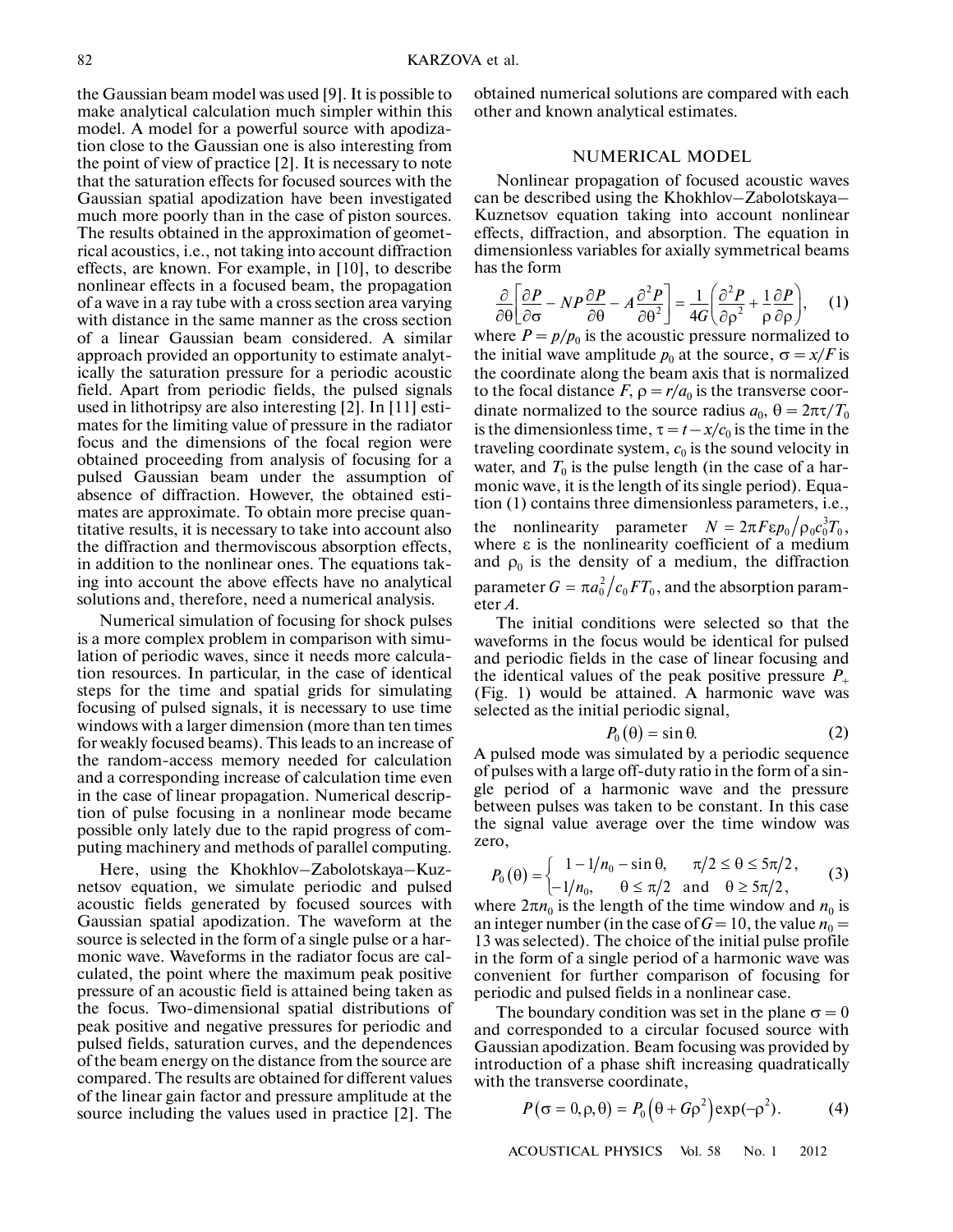A method of splitting in physical factors and a fre quency–time approach were used to calculate various effects in the numerical algorithm for solving Eq. (1) with the boundary condition of Eq. (4) and the initial time profiles (Eqs. (2) and (3)) at each step of a grid in the coordinate s. Diffraction effects were calculated in a spectral representation with the help of the Crank– Nicholson scheme of the second order of accuracy over both spatial coordinates [8]. Taking into account dissipative effects was performed also in a spectral rep resentation using an exact solution for each harmonic [12]. Nonlinear effects were calculated in a time rep resentation. To do this a conservative Godunov's type numerical algorithm of the second order of accuracy in time and the first order of accuracy in the propaga tion coordinate was used [13]. This algorithm provides an opportunity to describe propagation of nonlinear waves with shock fronts even in the case in which only three or four nodes of a time grid fit a wave shock front. Transition between the spectral and time representa tions was performed with the help of the fast Fourier transformation. The algorithm was adapted for paral lel computation with the help of the OPENMP tech nology, which provided an opportunity to reduce sig nificantly the calculation time. To simulate a focused beam numerically, we selected the following values of the parameters in Eq. (1):  $G = 10$ , 20, and 40 and  $0 \le$  $N \leq 6$ . The following physical parameters correspond to real electric-discharge sources used in lithotripsy: the effective reflector radius  $a_0 = 77$  mm, the effective focal distance  $F = 128$  mm, the pressure amplitude  $p_0 = 6$  MPa, and the radiated pulse length  $T_0 = 4$  μs (a Dornier HM3 lithotripter [2]). The values of dimen sionless parameters in Eq. (1) in this case are:  $G = 14$ and *N* = 1.4. Here the major results of numerical cal culation will be presented for the values  $G = 10$  and  $N = 1.0$  that are close to real values used in lithotripters. In the case of periodic fields, the above values are also typical, for example, in the problems of therapy for soft tissues with the use of medical ultrasonic trans ducers [3].

The parameters for the numerical scheme were selected based on the condition of stability for a numerical algorithm and a preset accuracy of calcula tion (2%). The calculation accuracy was estimated by comparing the solutions obtained at varying the dis cretization step two times. If in this case the solutions differed by less than 2%, the discretization step was taken to be equal to the current one. The diffraction step along the propagation coordinate was  $h_{\sigma} = 10^{-3}$ and the step in the transverse coordinate  $h_{\rho} = 4 \times 10^{-4}$ . To satisfy the Kurant–Friedrichs–Levi condition in the Godunov's type scheme for a nonlinear operator several steps over nonlinearity were performed within each diffraction step along the propagation coordi nate. The size of the nonlinearity steps  $h_{\sigma}$ <sub>nonl</sub> was selected automatically at each diffraction step  $h_{\sigma}$  and varied within the limits  $7 \times 10^{-5} \leq h_{\sigma\_nonl} \leq 3 \times 10^{-4}$ . The step of time discretization or the number of the har-

ACOUSTICAL PHYSICS Vol. 58 No. 1 2012



**Fig. 1.** Waveforms (a) at the radiator and (b) in the radiator focus in the case of linear focusing with the concentration coefficient  $G = 10$ . A solid line corresponds to a pulsed signal; a dotted line, to a periodic wave.

monics taken into account in calculation also varied with wave propagation. The initial number of harmon ics in the case of periodic wave focusing was  $n = 128$ , and in the case of pulse focusing it was  $n = 128n_0$ . This number of harmonics was sufficient to describe wave focusing with the selected precision in linear and weakly nonlinear cases (*N* < 0.1). As a wave propagated nonlinearly and, correspondingly, the wave front became steeper, the number of the harmonics taken into account increased. In the focal region, in the case of calculating the propagation of shock fronts, we used 2048 harmonics for a periodic wave and 8192 harmon ics in the case of a pulsed signal. Thus the minimum time step for a pulsed field was  $h_{\theta} = 5 \times 10^{-3}$  and  $h_{\theta} =$  $1.5 \times 10^{-3}$  for a periodic field. Artificial absorption was introduced for smoothing large field gradients in transverse directions, which leads to algorithm diver gence [14]. Its value was selected from the condition for at least three nodes of the time grid to fit a shock front in the focus. In this case near the source the absorption was small and increased as the distance to the geometrical focus of the source became smaller. In the focal region of a beam, the artificial absorption increased up to tenfold at  $G = 10$  and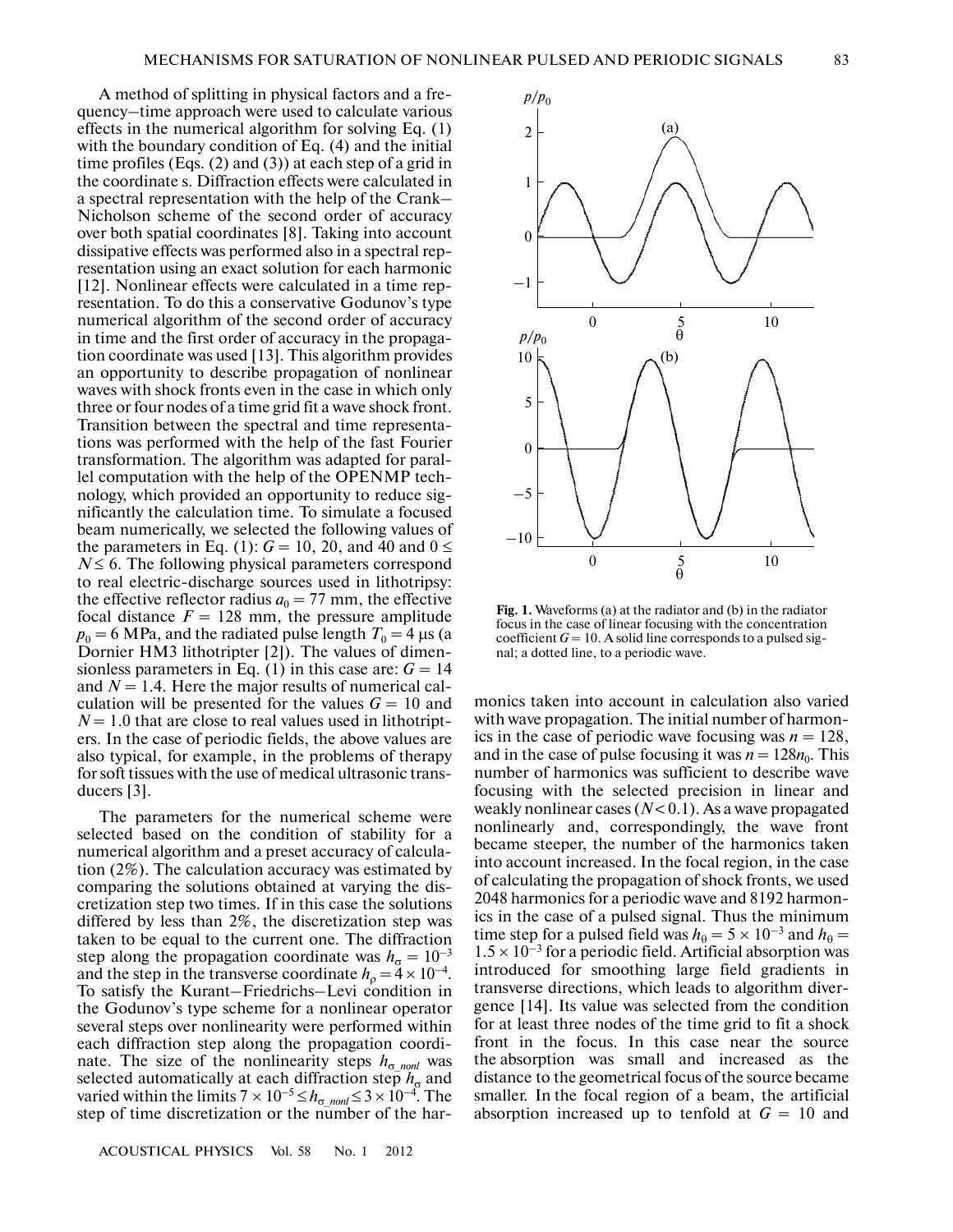

**Fig. 2.** Two-dimensional spatial distributions for the peak (a, b) positive and (c, d) negative pressures in (a, c) periodic and (b, d) pulsed focused fields  $(G = 10$  and  $N = 1.0)$ . White contours show the boundaries of focal regions. Shades of gray indicate the levels of the peak  $(a, b)$  positive and  $(c, d)$  negative pressures.

40 times at  $G = 40$ . The minimum value of the absorption coefficient was  $A = 5.4 \times 10^{-3}$ .

In the process of problem simulation, we used a priori knowledge on the focused geometry of a beam. For example, in the vicinity of the focus, the calcula tion in the transverse coordinate was conducted only over the region where the peak positive pressure exceeded 0.06% of its maximum value.

## RESULTS

Figure 2 presents two-dimensional patterns of spa tial distributions for the peak  $(a, b)$  positive and  $(c, d)$ negative pressures in a nonlinear beam (*G =* 10 and  $N = 1.0$ ) for (a, c) periodic and (b, d) pulsed fields. The distance  $\sigma = 1$  corresponds to the geometrical focus of a source (the source is on the left at  $\sigma = 0$ ). One can see clearly that larger values of both peak pos itive and negative pressures are attained in a periodic field in comparison with the corresponding values in a pulsed field. At the same time, the focal region of the peak positive pressure in a periodic field is more com pact in both the longitudinal and transverse directions. In Fig. 2 the boundaries of the focal region are deter mined at the level  $e^{-1}$  of the maximum pressure in each field and indicated by a white contour. Thus, if the purpose of focusing is attaining high values of the peak

positive and negative pressures, it is preferable to use not pulsed, but periodic, focused beams.

To describe cavitation effects, it is important to know the distribution of the peak negative pressure *P*–. As one can see from Fig. 2, the focal spot for *P*– has a nonsymmetrical shape in the form of a large-dimension nonsymmetrical dumbbell in the direction of the source for a periodic field (Fig. 2c) and in the opposite direction for a pulsed field (Fig. 2d). This difference is connected with the fact that there is no rarefaction phase in the initial pulse profile. It appears only far from the source because of manifesta tion of diffraction effects. The center of the focal region for the peak negative pressure for both fields is shifted to the source: the maximum absolute value for the peak negative pressure is attained at  $\sigma \approx 0.95$ .

Figure 3 presents ray patterns for (a) periodic and (b) pulsed fields at the parameter values  $G = 10$  and  $N = 1.0$ . A dashed line indicates wave fronts that were determined at each spatial point according to the max imum of the derivative from a waveform at this point. Solid lines indicate rays plotted as perpendicular to wave fronts in dimensional coordinates. Shades of gray show the levels of the peak positive pressure. The point of the spatial maximum for the peak positive pressure  $P_+$  of the field is taken for the source focus. For a periodic field, the maximum of  $P_+$  is attained approximately in the geometrical focus of the source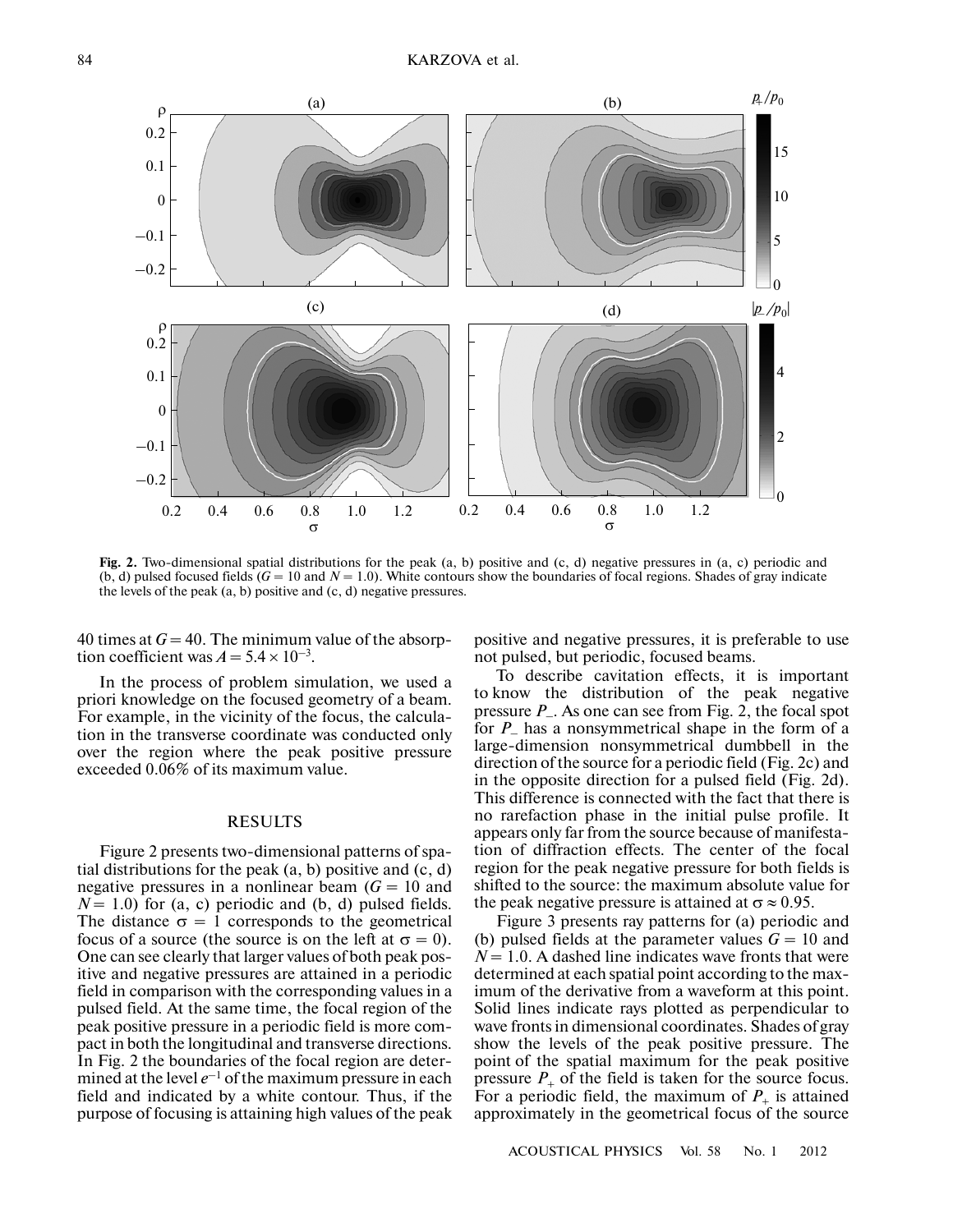

**Fig. 3.** The upper series. Ray patterns for (a) periodic and (b) pulsed fields. Rays are plotted by solid lines and shock fronts by broken lines. The white dashed line indicates the front position at the point of its straightening at the axis. Shades of gray show the levels of the peak positive pressure  $(G = 10$  and  $N = 1.0)$ . The lower series. Waveforms at the source axis at different distances σ in the cases of (c) periodic and (d) pulsed fields.

 $(\sigma = 1.0)$ . In pulsed fields the maximum value of pressure  $P_+$  is attained behind the geometrical focus at  $\sigma \approx 1.1$ . In the linear case, the maximum of the peak positive pressure for periodic and pulsed fields is attained at  $\sigma \approx 0.98$ . A small shift of the focus toward the source in this case arises due to manifestation of diffraction effects [1]. Thus the focus position is differ ent in the cases of linear and nonlinear focusing and depends on the time structure of a signal. The focus shift from the source in a nonlinear pulsed field with a nonsymmetrical shock front is caused by the phenom enon of nonlinear refraction [11]. This phenomenon arises due to the fact that the propagation velocity for the shock wave front is determined by the average value of pressure before the front and behind it. Thus, a large-amplitude shock front propagating along a nonperturbed medium has a larger velocity than the front with smaller amplitude. In the case of a source with Gaussian spatial apodization, the front velocity at the axis of a pulsed beam exceeds the front velocity at the periphery that leads to local defocusing of a beam. In periodic fields the phenomenon of nonlinear refraction manifests itself much more weakly than in

ACOUSTICAL PHYSICS Vol. 58 No. 1 2012

pulsed fields. This is connected with the fact that the shock front formed in an initially harmonic wave stays almost symmetrical with respect to zero up to the focus. Figure 3c shows periodic waveforms at the source axis and at different distances  $\sigma$  from the source. One can see that, at  $\sigma = 0.8$ , a periodic waveform is still symmetrical with respect to zero; this means that the front velocity in the traveling coordi nate system is close to zero. The pulse profile at the same value of  $\sigma$  (Fig. 3d) has a form such that, at the left from the shock front, pressure perturbation is zero. Therefore, the shock front of a pulse propagates with a larger velocity than does the front of a saw-tooth wave, which means that the phenomenon of nonlinear refraction manifests itself more strongly for a pulsed field. The influence of nonlinear refraction in periodic fields is significant only in the focal region, where the waveform becomes asymmetrical (a waveform at  $\sigma$  = 1.0). For pulsed fields the influence of nonlinear refraction becomes significant immediately after shock-front formation. The waveforms plotted at  $\sigma =$ 1.0 and  $\sigma$  = 1.07 correspond to the focuses of (c) periodic and (d) pulsed fields. As one can see from the fig-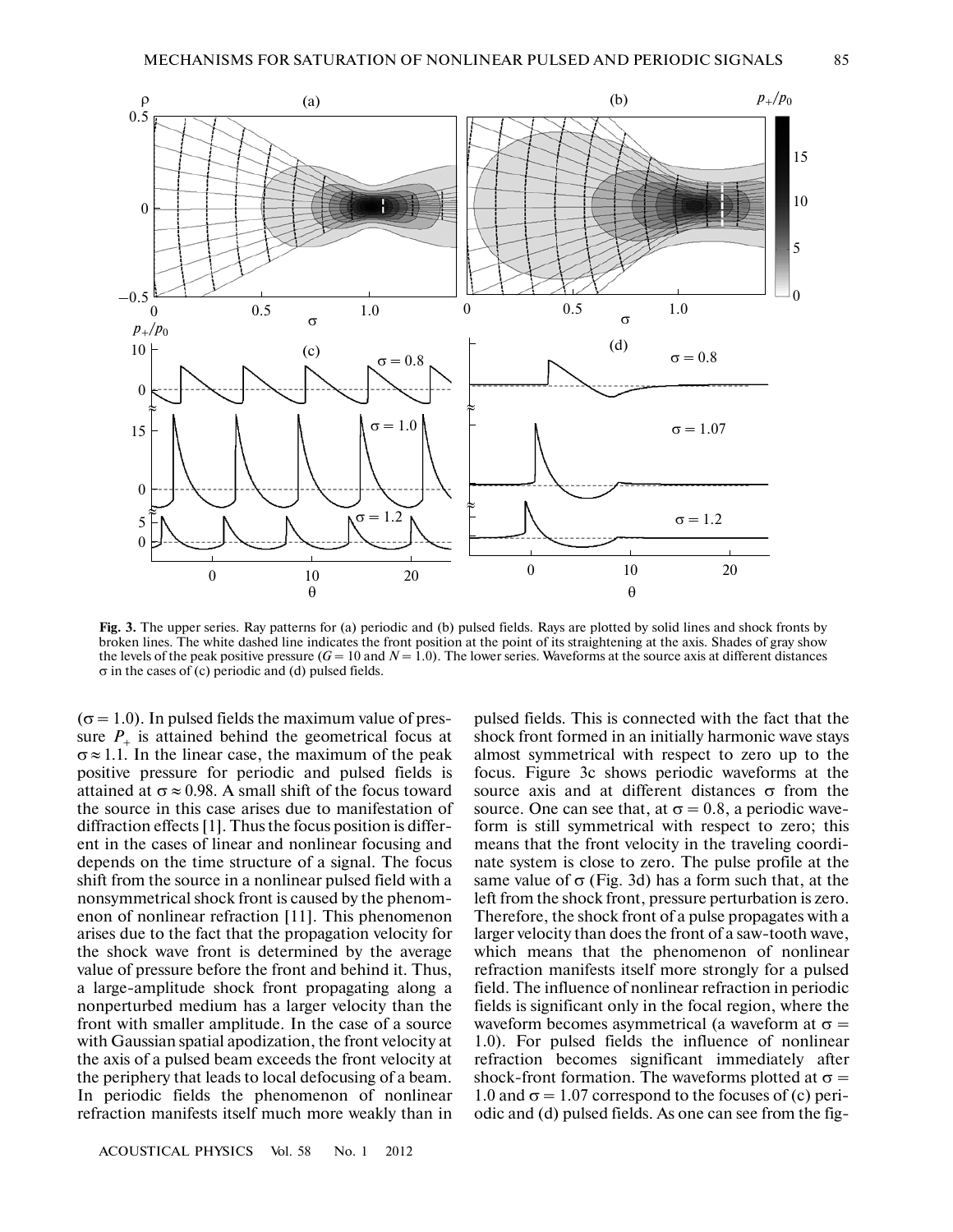

**Fig. 4.** Waveforms in the focus (at the point of the maxi mum for the peak positive pressure) for (a) periodic and (b) pulsed signals at the value of the concentration coefficient  $G = 10$  and different values of the nonlinear parameter  $N =$ 0.2, 0.5, 1.0, and 3.0. Solid gray lines show waveforms at the source.

ure, the maximum pressure in the periodic waveform is higher than in the case of a pulse and the pulse length exceeds the length of a single period for a peri odic wave. After crossing the focus (waveforms at  $\sigma$  = 1.2), pressure in both fields decreases and the shock front in the accompanying time coordinate system is shifted to the left (i.e., it arrives earlier than a linear wave would) because of the combined influence of nonlinear refraction and diffraction effects.

The white dashed lines in Figs. 3a and 3b indicates the wave fronts of periodic and pulsed fields at the points of their straightening at the axis. One can see clearly that straightening of a wave front occurs behind the focus, and this means that the wave front is still converging in the region, where the maximum of the peak positive pressure is attained. Wave front straight ening in (b) a pulsed field occurs farther from the focus than in (a) a periodic field. This is also caused by the phenomenon of nonlinear refraction, which manifests itself much more weakly in periodic focused beams than in pulsed ones.

The characteristic distortion of waveforms in the source focus at different values of the nonlinear parameter *N* can be observed in Figs. 4a and 4b. The front position for a harmonic wave changes insignifi cantly, while the pulse front becomes strongly shifted to the left because of nonlinear refraction. As the non linear parameter *N* grows, the pulse length increases and the length of a single period for a continuous wave does not change, the initially harmonic wave becom ing a saw-tooth wave. At the value for the coefficient of linear focusing  $G = 10$ , a singularity in a periodic wave and a pulse in the focal region starts to form at  $N = 0.5$ . In a weak nonlinear case (at  $N < 0.5$ ), the value of the peak positive pressure in pulsed and periodic fields grows with the increase of the nonlinear parameter *N* and then decreases after formation of a shock front (at  $N > 0.5$ ) due to absorption at the formed singularity. Before formation of a singularity (at  $N < 0.5$ ), the compression phase of a pulse shortens and then at *N* > 0.5 it lengthens. The rarefaction phase of a pulse increases monotonically with the growth of *N*. In a periodic wave, the compression phase shortens as nonlinear effects become stronger and the rarefaction phase lengthens, but these changes are stressed much more weakly in comparison with the pulsed case.

Figure 5a presents saturation curves for the peak positive pressure in periodic and pulsed fields. Satura tion curves for a periodic field are shown in gray and for a pulsed field in black. We assume that saturation is achieved starting from the moment at which the deriv ative of a saturation curve is 5% of its maximal value. In this case for a periodic field saturation of the peak positive pressure occurs at *N* = 5 and for a pulsed field, at *N* = 1.5. Thus saturation in pulsed fields occurs ear lier than in periodic fields, i.e., at smaller values of the nonlinear parameter *N* and therefore at smaller values of pressure at the source. In a weakly nonlinear mode (at  $N < 0.5$ ) saturation curves for periodic and pulsed fields are close to each other; i.e., the fields have close values of positive and negative pressures (Figs. 5a and 5b). At large values of the nonlinearity coefficient *N*, the peak positive pressure and the modulus of the peak negative pressure in a periodic field are larger than in a pulsed field. Saturation for the peak negative pressure is not observed in the interval of studied parameters *N* (Fig. 5b).

The following formula obtained in [11] in the approximation of nonlinear geometrical acoustics provides an opportunity to estimate the maximum value for pressure amplitude in a pulsed field:

$$
P_{\text{max}} \approx 1.5 p_{\text{in}} \alpha^2, \tag{5}
$$

where  $p_{\text{in}} = \frac{c_0 p_0}{2}$  is the internal pressure in a medium,  $\alpha$  is the opening angle of the source aperture in the case of focusing, and  $\alpha \approx a_0/F$ . In a dimensionless form, this formula is written down as follows: in  $^{2}_{0}$  $\rho_{0}$ 2  $p_{\text{in}} = \frac{c_0^2 \rho}{2\varepsilon}$ 

$$
NP_{+}/G \approx 1.5. \tag{6}
$$

As one can see from Fig. 5a, in the case of saturation for the peak positive pressure in pulsed fields, the

ACOUSTICAL PHYSICS Vol. 58 No. 1 2012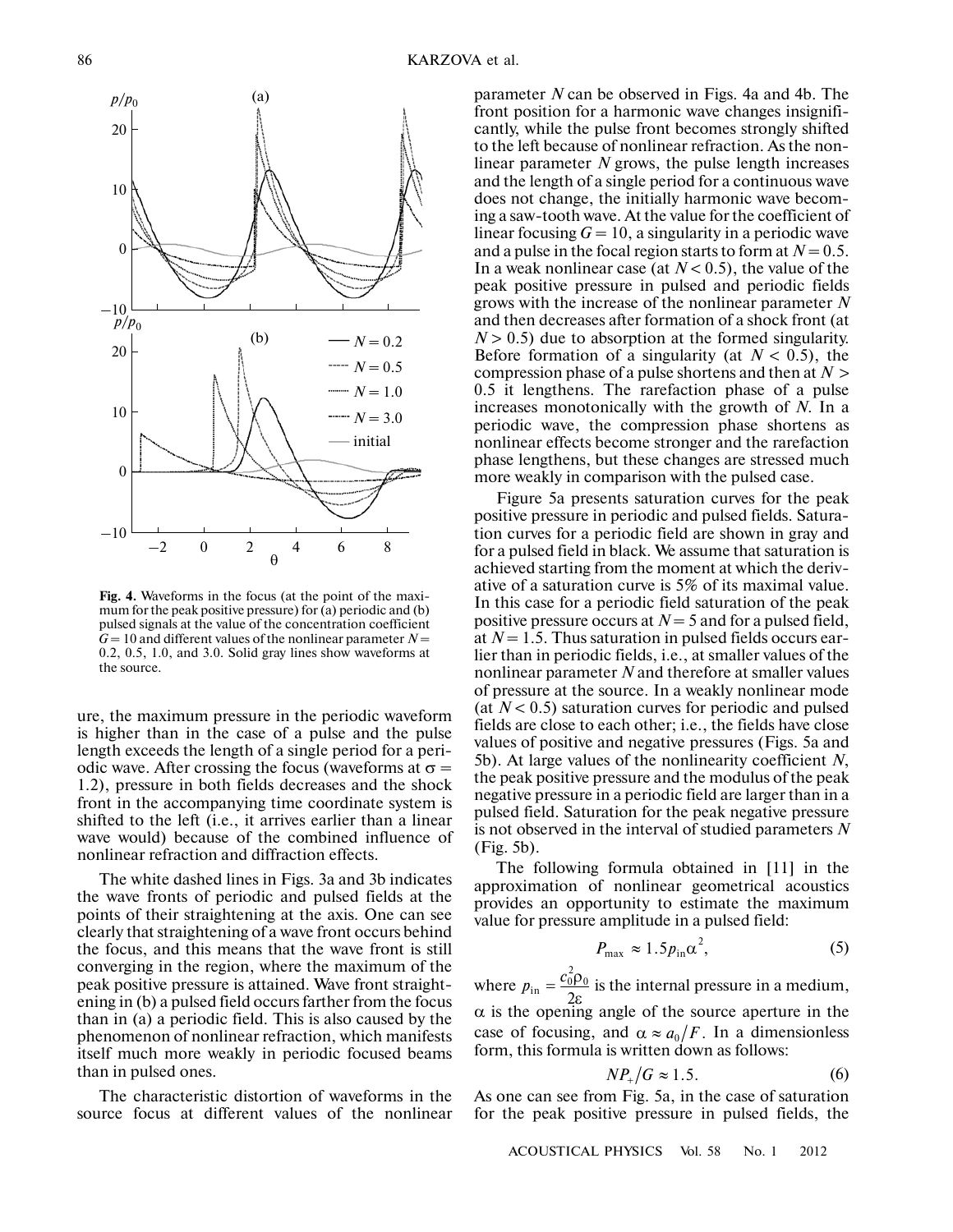numerically calculated coefficient  $NP_{+}/G \approx 1.9$ . Thus the saturation pressure in pulsed fields that is predicted according to Eq. (6) is approximately 20% smaller than that calculated in the case of more precise description, taking into account diffraction effects. It is interesting that, like in the solution to equations of geometrical acoustics (Eq. (5)), the saturation pres sure turned out to be independent of the parameter *G* value, i.e., the initial pulse length.

An analytical expression for estimating pressure in the focus of a source for periodic waves was obtained in [10],

$$
p_F = \frac{\pi p_{\rm in} \alpha^2}{\ln(2 p_F / p_0)}.
$$
 (7)

Equation (7) can be written down in a dimensionless form for the peak positive pressure as

$$
NP_{+}/G = \frac{\pi}{\ln(2G)}.
$$
 (8)

The values of saturation pressure obtained using this formula for different values of the linear focusing parameter *G* are shown in gray at the right from the legend in Fig. 5a. As one can see, at  $N = 6$  the approximate formula of Eq. (8) produces a pressure value approximately three times smaller than that obtained in numerical calculation for a periodic field.

Since saturation curves for the peak positive pres sure (Figs. 5a and 5b) in periodic and pulsed fields turned out to be almost independent of the focusing coefficient *G*, this provided an opportunity to select convenient approximations for saturation curves in a periodic field,

$$
NP_{+}/G = \min(10N^{2}, 2.15\log(7N+1)),
$$
 (9)

and a pulsed field,

$$
NP_{+}/G = \min(10N^{2}, 0.4\log(N - 0.28) + 1.64). \quad (10)
$$

In Figs. 5a and 5b, the curves plotted using these approximations are shown by thick light-gray lines. One can see that, in both cases, the quadratic increase of the peak positive pressure in the weakly nonlinear case gives place to a slow logarithmic increase. Pre cisely this increase describes saturation.

An analogous approximation was also selected for estimating the limiting peak negative pressure. Since the values of the peak negative pressure in periodic and pulsed fields are close, identical approximations were selected for both fields. Opposite to the saturation curves for the peak positive pressure, the values of the peak negative pressure at the given *N* depend on the

linear coefficient of field concentration *G*,  
\n
$$
N|P_{-}|/G = \frac{\log\left[\left(\frac{G}{13} + 1.2\right)N + 1\right]}{\frac{G}{33} + 0.61}.
$$
\n(11)

Figures 6a and 6b show waveforms at different transverse distances ρ from the source axis at the dis tance  $\sigma = 0.8$  from the source itself. One can see that,

ACOUSTICAL PHYSICS Vol. 58 No. 1 2012



**Fig. 5.** Saturation curves for the peak (a) positive and (b) negative pressures. Gray color corresponds to the dependences for a periodic fields and black for a pulsed one. Thick light-gray lines show the saturation curves plot ted using the approximations given by Eqs.  $(9)$ – $(11)$ . In the plot at (a) the right from the legend gray color indicates the saturation levels calculated using the analytical solu tion given by Eq. (8).

even at a small distance from the beam axis ( $\rho = 0.24$ ), the waveforms are almost undistorted, though a shock front is formed at the source axis in both (a) periodic and (b) pulsed fields.

Larger values of the peak positive pressure in peri odic fields (Fig. 5a) can be explained qualitatively in the following way. Because of the Gaussian spatial apodization of pressure amplitude at the source, the peak pressure in the waves coming from the central part of it is larger than from the waves coming from the source periphery. Since nonlinear effects manifest themselves stronger for waves with larger amplitudes in the cases wherein a shock front is formed in the waves from the central part of the source, the waves coming from the source periphery are distorted much weaker (Figs. 6a and 6b). In nonlinear periodic fields, waves from the center of the source and its periphery are focused almost to the geometrical focus of the source (Fig. 2a). In this case, if the pressure amplitude at the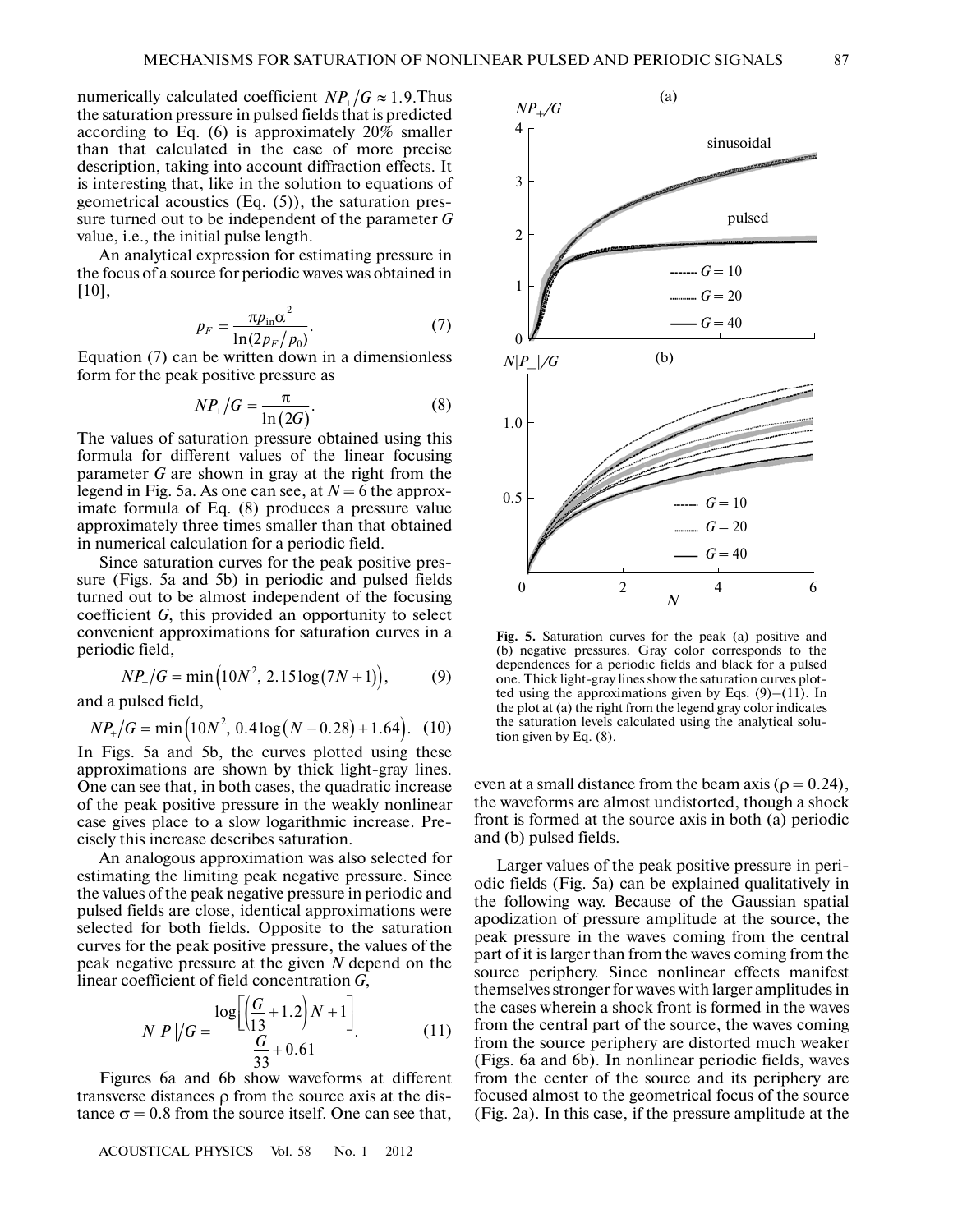



**Fig. 6.** Waveforms at different transverse distances ρ to the source axis at  $\sigma = 0.8$  in the cases of (a) periodic and (b) pulsed fields.

source grows, saturation occurs in the central region of a beam, but from the source periphery, where satura tion is not attained yet, waves arrive. This is precisely the reason that the saturation curve for a periodic field in the range of the studied parameters does not stabilize at a constant level and the value of the peak pres sure in the focus continues to grow slowly (Fig. 5a).

In contrast to periodic fields, the phenomenon of nonlinear refraction is very significant in pulsed fields. Waves from the central part of the source are focused behind the geometrical focus due to nonlinear refrac tion, while weaker waves from the beam periphery still come approximately to the geometrical focus of the source. Thus, in distinction to a periodic field, in a pulsed field the waves from the central part of the source and from the source periphery are focused at different points and, therefore, they do not amplify each other. This leads to the fact that, in pulsed fields, a saturation curve stabilizes at a constant pressure level lower in comparison with pressure in periodic beams with the same pressure amplitude at the source. Thus limitation of the peak positive pressure in pulsed fields is caused by the phenomenon of nonlinear refraction.

Figure 7 presents the dependences of the wave beam energy on the distance from the source in (a)

periodic and (b) pulsed focused fields at different val ues of the nonlinear parameter  $N = 0.2, 0.5, 1.0,$  and 3.0. The energy of a pulsed field at an arbitrary dis tance from the source was calculated as an integral over a time window and the beam aperture in squared pressure at each point and normalized to its initial value, and the energy over a single period was calcu lated as the energy of a periodic wave and also normal ized to its initial value,

$$
\frac{E}{E_0} = \iint_{P_0^2}^{P_2} r \, dr \, dt. \tag{12}
$$

One can see from Fig. 7 that, near the source, the energy of periodic and pulsed beams remains con stant. Then, starting from the distance  $\sigma$  corresponding to the length of shock formation in waveforms at the beam axis, the energy starts to decrease on account of nonlinear absorption in shocks. It is well known that, in a plane nonlinear wave, the energy of a pulsed signal after shock formation decreases with the dis tance as  $1/\sigma$  and the energy of a periodic perturbation decreases faster as  $1/\sigma^2$  [1]. In this case the effect of pressure saturation is observed in a plane periodic wave, while there is no saturation for a pulsed signal [5, 6]. As one can see from Fig. 7, in the case of a focused radiator, the energy of a periodic field decreases with the distance also faster than the energy of a pulsed shock-wave field. Thus nonlinear absorption at the shock front of a wave for focused periodic fields man ifests itself stronger than for pulsed ones. This allows us to conclude that the major mechanism leading to saturation in focused periodic fields is nonlinear absorption. The influence of nonlinear refraction manifests itself only in a small region near the focus and is insignificant on the whole. For pulsed fields the major mechanism leading to saturation of the peak positive pressure is nonlinear refraction.

It is interesting to note that, despite the fact that the energy of a periodic beam decreases faster, the maxi mum attainable value of the peak positive pressure in a periodic field is larger than that in a pulsed one. This feature for manifestation of nonlinear effects indicates that pulsed beams are more suitable for transmission of wave energy to the focus with smaller losses and beams of periodic waves, for attaining high pressure values in the focal region.

## **CONCLUSIONS**

Here we compare physical mechanisms leading to the effects of saturation in focused periodic and pulsed fields generated by sources with Gaussian spatial apodization. It has been demonstrated that saturation for the peak positive pressure in focused periodic beams occurs due to nonlinear absorption at the shock front of a wave. Pressure saturation in pulsed fields is connected with manifestation of the nonlinear refrac tion effect. The limiting attainable values of the peak positive pressure in periodic fields turned out to be